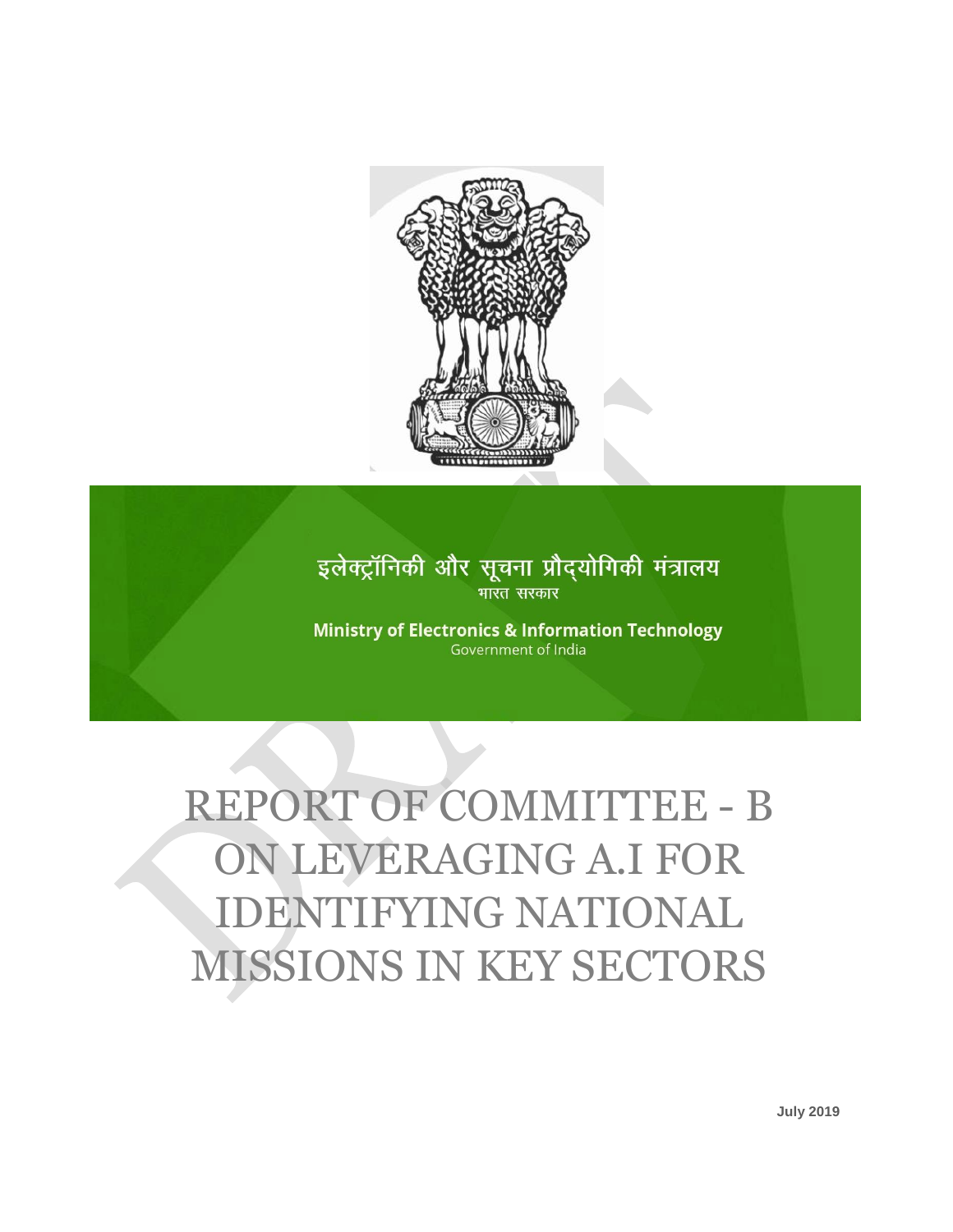# Contents

| 1. |  |  |
|----|--|--|
| 2. |  |  |
| 3. |  |  |
| 4. |  |  |
|    |  |  |
|    |  |  |
|    |  |  |
|    |  |  |
|    |  |  |
|    |  |  |
|    |  |  |
|    |  |  |
|    |  |  |
|    |  |  |
|    |  |  |
|    |  |  |
|    |  |  |
|    |  |  |
|    |  |  |
|    |  |  |
|    |  |  |
| 5. |  |  |
| 6. |  |  |
|    |  |  |
|    |  |  |
|    |  |  |
| 7. |  |  |
| 8. |  |  |
|    |  |  |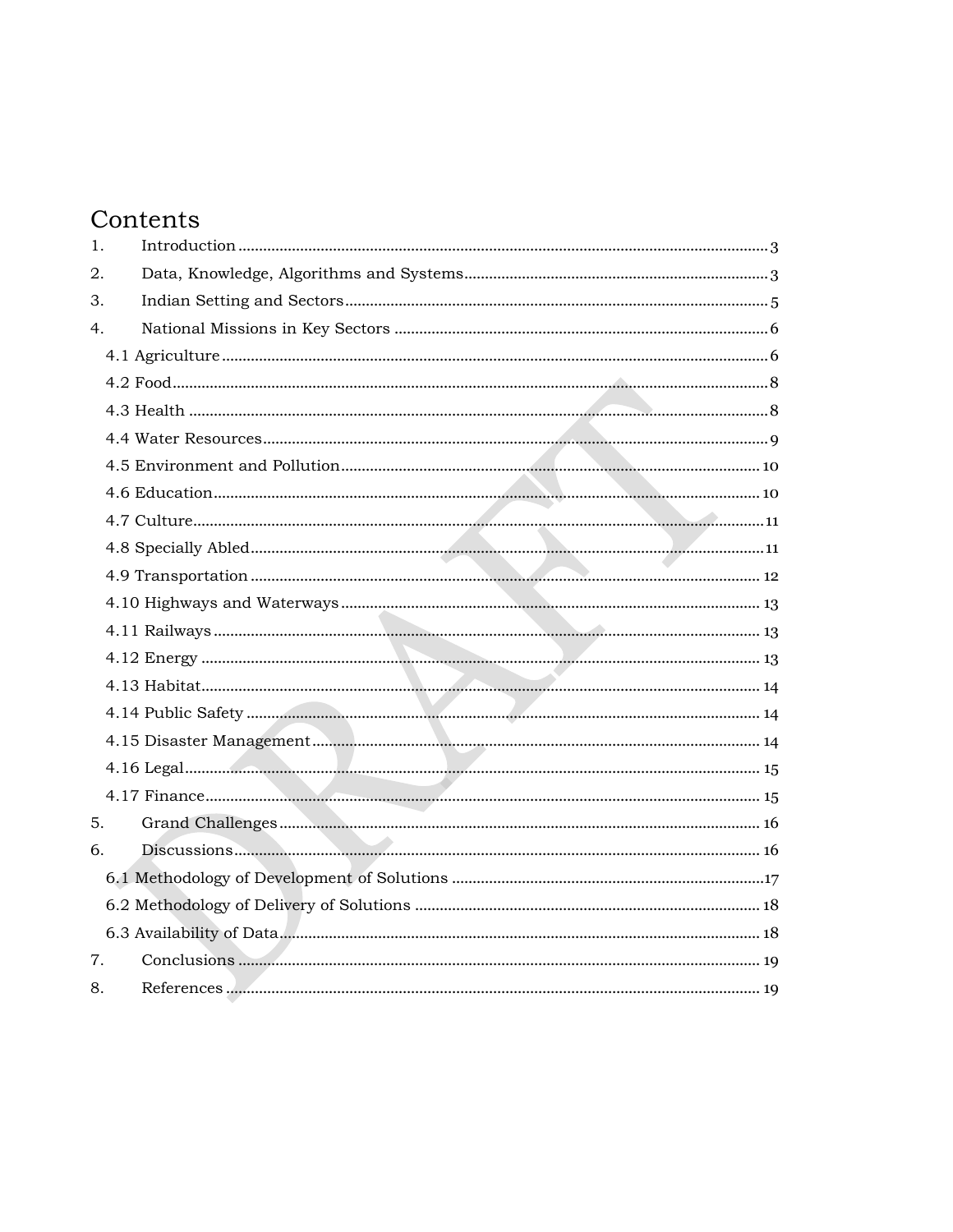# <span id="page-2-0"></span>1. Introduction

Artificial Intelligence (or AI, in short) is a technology which has suddenly come of age. A number of constitutive technologies and needed platforms are operational with some matun rity, and many enabling factors are in place. For example, the Internet, cloud infrastructure, cyber physical systems, Internet of things are in place or getting there at a fast pace. On the other side, availability of mobile phones as personal devices, all connected through a telecom network, provides a great source of data as well as the delivery mechanism of services to end users.

Data of all kinds is getting generated on a massive scale. However, sense needs to be made out of this data and privacy and security issues need to be handled with care. Unfortunately, even when there are no privacy or security issues or can be handled relatively easily, the data is not available to researchers and applications. It is in possession of companies, or locked in government databases. This is a major loss of opportunities for societal benefit.

## <span id="page-2-1"></span>2. Data, Knowledge, Algorithms and Systems

We present the architecture for AI systems in Figure 1. For ease of understanding, we split it into three major layers:

1. Data and knowledge (like life blood)

2. AI/machine learning algorithms (like organs)

3. AI applications and systems (like body systems) Each of the three layers is discussed next:

1. Data is necessary for AI applications to work. It is the life's blood that allows the systems to be developed and for them to work. However, the data has to be in wells defined formats, so that the relevant information can be appropriately retrieved and used.

At times, the data needs to be combined from diverse sources. This means that the interoperability aspects have to be taken care. Thus, all such diverse pieces of data need to be put together much like the blood which contains many different elements which can be identified and made use by the body.

There are many instances when the data needs to be annotated with human help, so that machines can learn better. Such annotations are frequently not just data tags but knowledge, where the annotations provide knowledge. Such annotations or supervisory signals can be (i) collected from humans explicitly when it is required, (ii) gathered from the past historical records or (iii) harvested from the user interactions.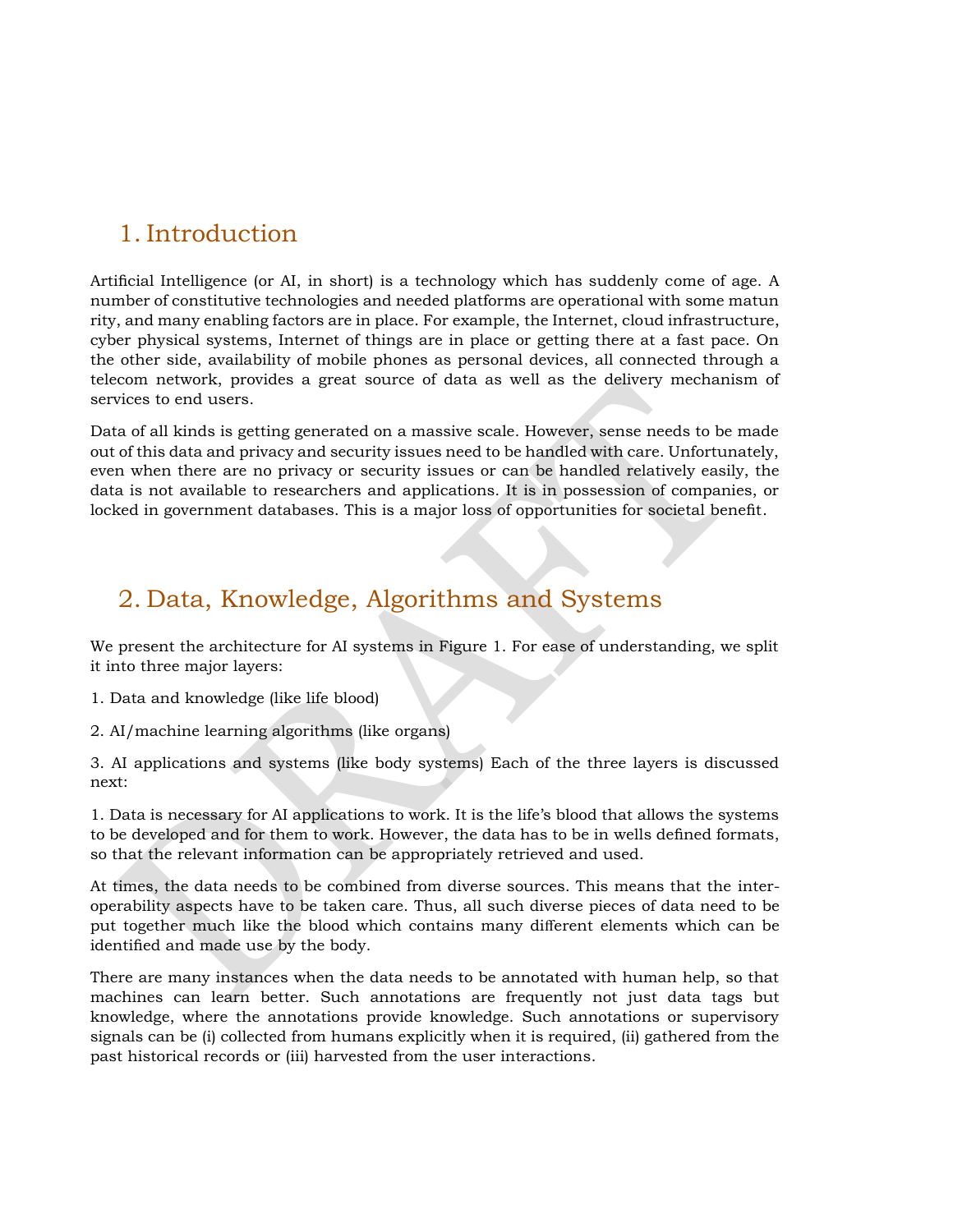

Figure 1: Three layered architecture of AI Systems

2. Algorithms are procedures or methods that operate to produce some useful results. In case of AI, they typically operate on the data or knowledge to do some tasks. Frec quently, these tasks relate to clustering, classification, pattern recognition, etc. These tasks are like the organs of the body through which blood (data and knowledge) passes, and allows useful tasks to be completed. For example, blood passes through lungs for oxygenation.

These algorithms discover structure from the data and very often extend the strucT ture and knowledge from the past to newer situations of the future leading to useful annotations, tags, alerts etc.

3. An AI application or AI system is one which combines many AI/machine learning algorithms with the right data and knowledge from diverse sources to accomplish useful work for end users. For example, pulmonary system in which lungs, chest muscles, blood, etc. all play a role.

Many real world applications require processing and understanding of data that is diverse and even multimodal. Each domain/application employ the power of the algorithms in different ways. Since the application systems could interact with humans, additional dimensions of usability and social acceptance come into the picture.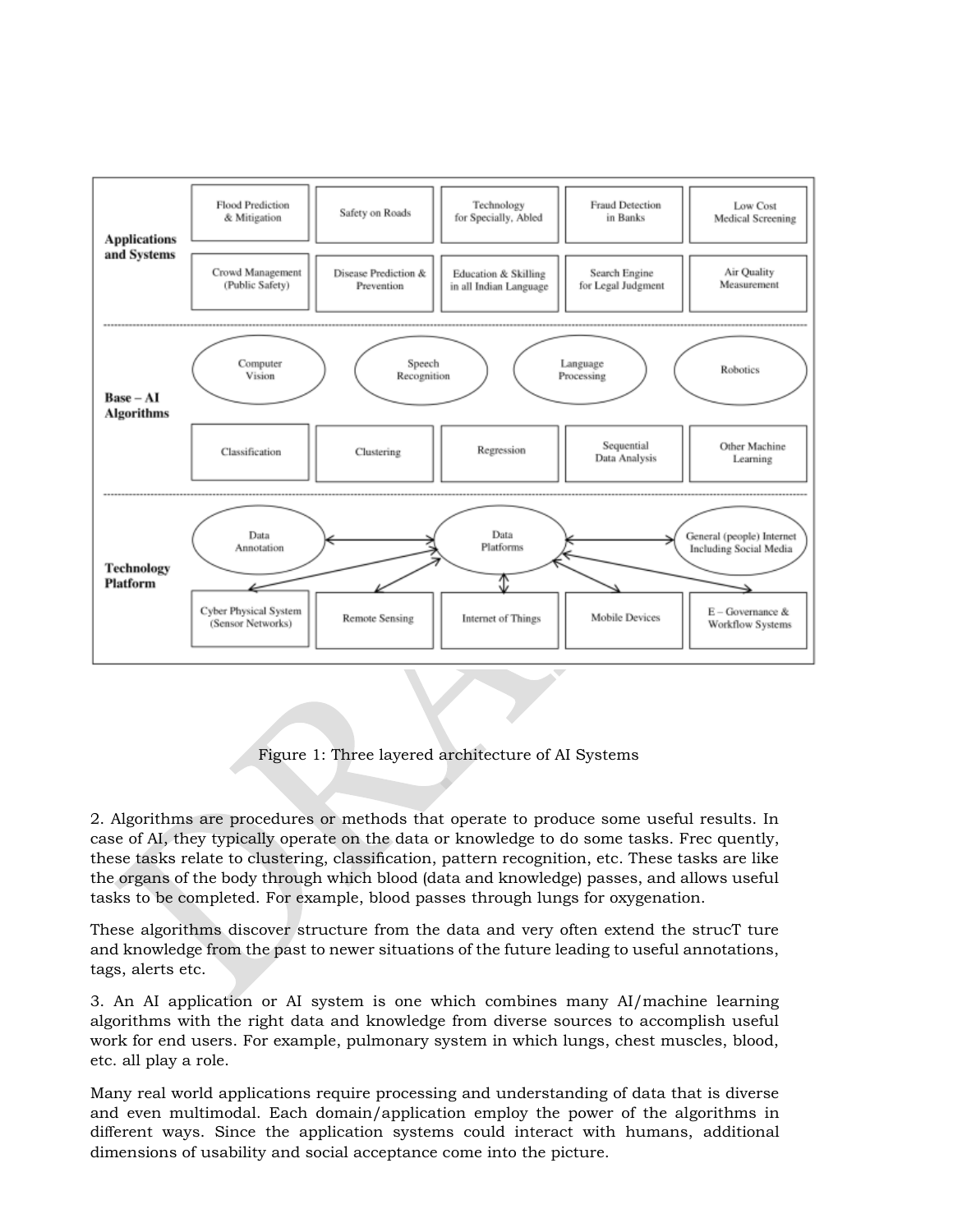This is shown by a diagram (Figure 1) as a three layered structure, for the purpose of understanding. The bottom most layer relate to the data and knowledge available in the society, directly captured and often annotated and curated. The middle layer consists of a number of algorithms and modules that are popular in the AI space. The top layer consists of a number of applications which can be enabled with the help of the algorithms, given the appropriate data. Clearly, within a layer there might be further sub layers or structure, as shown for layer 1 and 2. While the three layered structure would help in understanding, planning and development, there might be cross connections for an application, at times or skipping a layer.

# <span id="page-4-0"></span>3. Indian Setting and Sectors

AI can play an impactful role in India if it is applied to:

- problems that are important, and
- which are amenable to AI technology

There is a lot of interest in AI in the industry. However, projections by the press either create a scary scenario where the robots will rule the human beings, or show trivial scenarios where AI will predict that you would buy yellow shampoo if you use blue soap. The former is not likely to happen, whereas the latter will not change the world even if it were to happen. While selecting problems to be tackled we should avoid both kinds of mistakes in assessment.

We have taken the approach of going sector by sector, identifying important problems as considered by people in the sector or general experts. Out of these problems, we have selected those that are likely to be amenable to AI technology in this report. Attention has been paid to problems which can be solved and deployed in the short term, medium term and long term. The time frames are roughly, 2 years, 7 years and 12 years, respectively. This means that some work would yield immediate benefits, but work would also be undertaken on deep technical tasks with large potential benefits in the medium and long term.

Some of the selected problems are such that the solution would be server based, and available to end users through mobile apps or dedicated applications. Whereas for others, it might require development of special purpose devices with embedded intelligence. For example, flood prediction or public safety information system would be server based with information dissemination through mobile apps, whereas for agriculture or health, there might be development of special devices that can sense and solve specific problems. In some cases, special coordinated efforts will be required to create the necessary data or annotation. In some other cases, users directly contribute the data. Creating special satellite imaging systems for accurately sensing the land use patterns may be a central focused effort, while capture of infected crop images on a mobile phone may be enabled with simple mobile applications.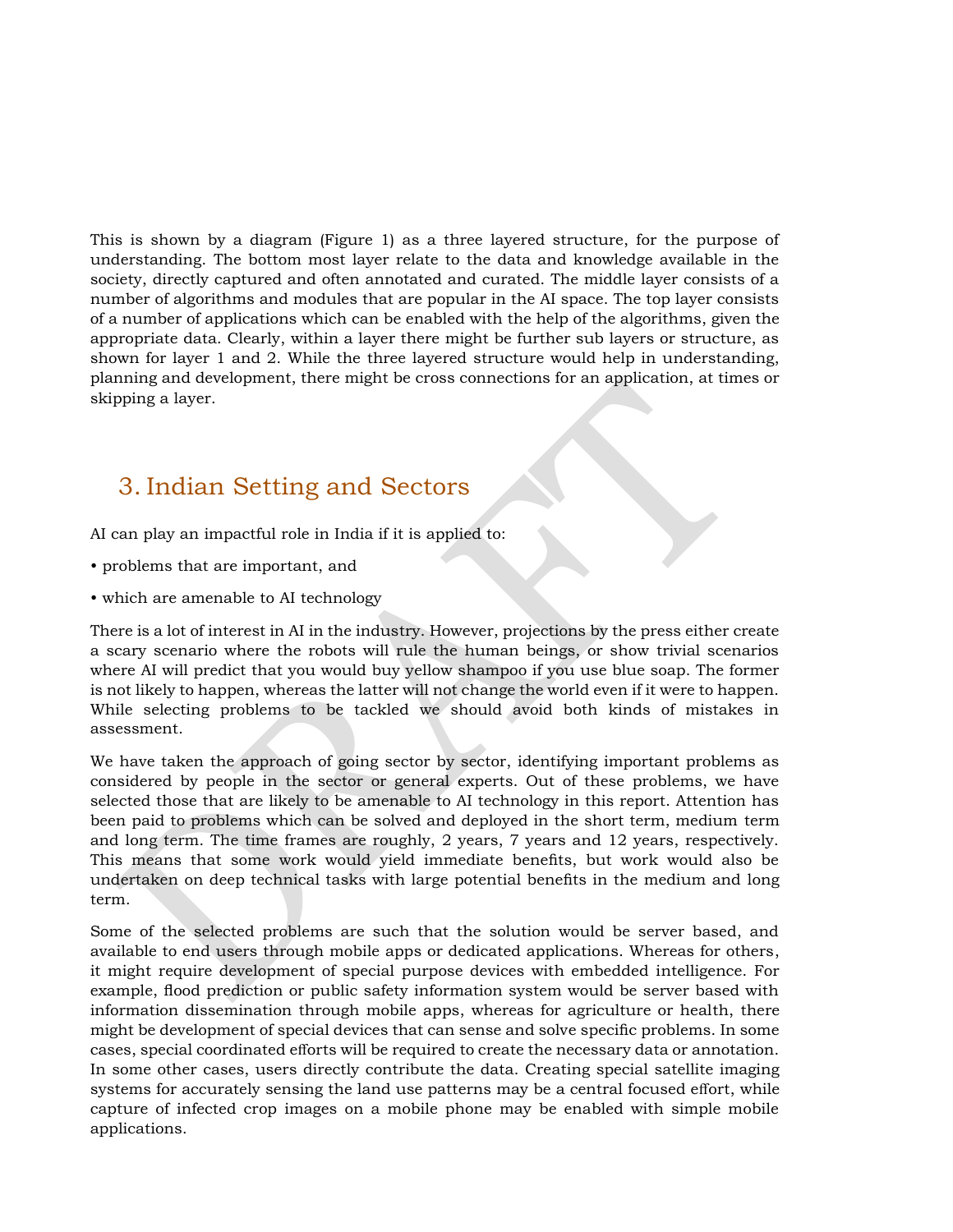Special attention is paid to develop an ecosystem involving the stakeholders. For example, it could mean promoting incubated companies as well as inviting established technology companies to play a role. Research and innovation ecosystem needs to be given a direction (rather than leaving it completely free for blue sky research). It is proposed to float a set of deep technological tasks whose solutions will connect with a large number of applications in specific sectors. These tasks would be worked upon by holding national contests which would catch the imagination of hundreds of thousands of Indian students. These would inspire Indian students to work on Indian problems and also motivate them to do self learning beyond the classroom.

The above measures would allow us to develop technology by inspiration and guided directions through students and research institutions. They can be delivered to end users through incubated as well as existing companies.

## <span id="page-5-0"></span>4. National Missions in Key Sectors

#### <span id="page-5-1"></span>4.1 Agriculture

Prediction of Crop, Crop State and Yield Streamlining production and integration of demand and supply is imperative for Indian agricultural economy. Advancements in this area is possible with deeper understanding of high resolution satellite images. AI could augment remote sensing and overhead imagery data. Advances in fine grain image understanding capabilities and closely monitoring the crop type, state, and the geographical distribution. Also, the market for such yeild or the scarcity thereof for both short-term and long-term can be better analysed, predicted and planned for. Superimposition of climatic fluctuations on agro-ecology can be predicted and dynamic contingency operations initiated. Such advice can only be generated by developing dynamic systems to integrate macro, miso and micro level agro-meteorological data. Innovative crop planning strategies can neither be tracked nor disseminated without using AI applications, big data and advances in machine/deep learning.

Scalable and distributed health care for crops and animals Like in the medical space, agriculture experts are rare and also not instantly available in the remote areas in a reliable manner. A number of crop diseases are detectable through human naked eye, leading to a possible diagnostic solutions that can work remotely on images (say captured with simple mobile phone). Scaling such a system to the large potential cases requires image understanding capabilities. Here the objective could be to make the crop disease detection, diagnosis and treatments simpler, effective and low cost in rural areas. The point of care devices for identifying pest and diseases for plants, animals and humans require deep learning tools. Point of care diagnostics and treatment advisory for animals has only started in the recent time. Since livestock distribution is much less in equities than land distribution, applications of AI tools will have much higher social welfare impact.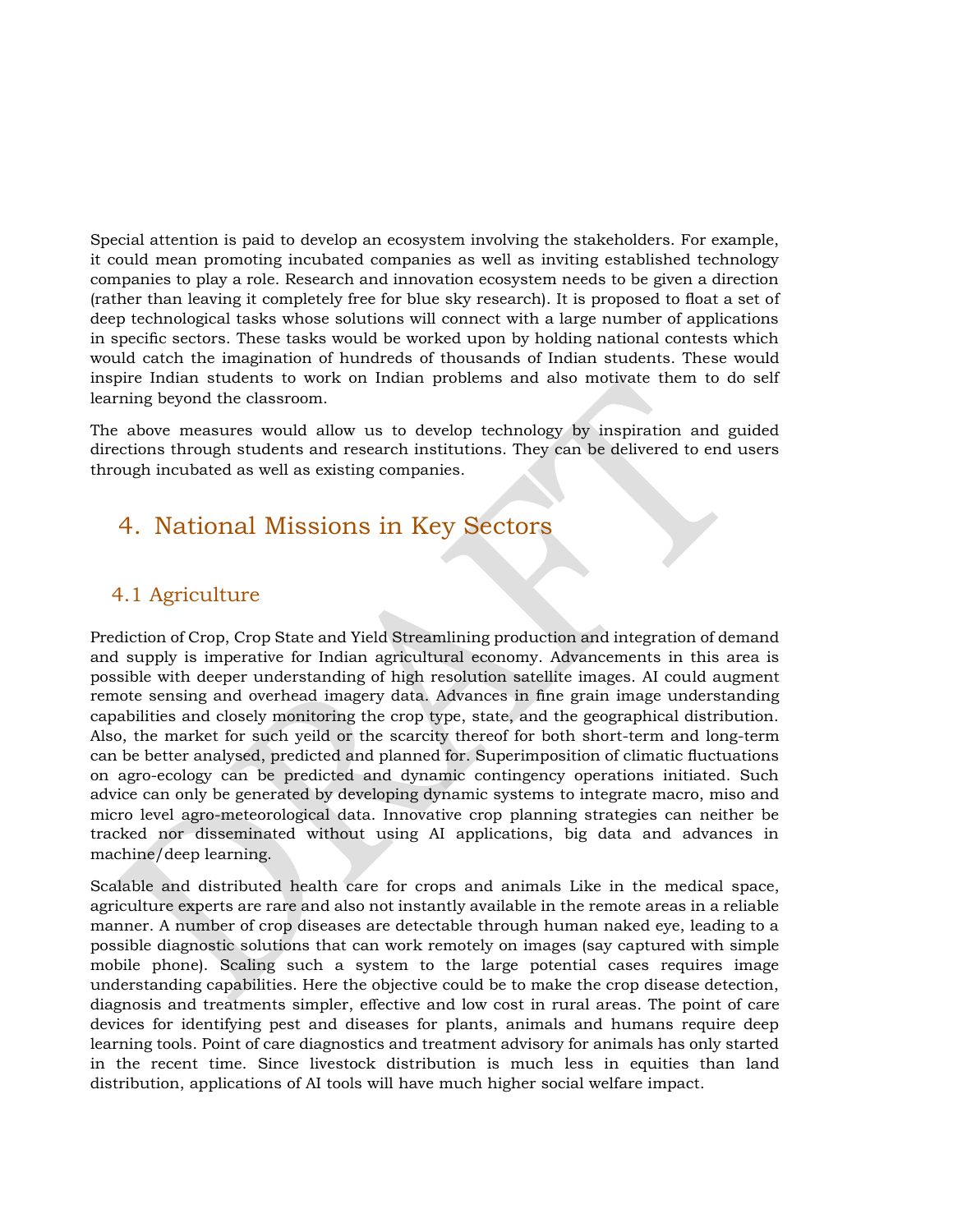Soil Mapping Characterizing the soil and environmental factors is important to recommend the right cultivation practices and also monitor the systematic and unwanted changes in the soil properties. From the agriculture point of view, one is interested in the presence and percentages of various chemicals in the soil. Low cost and scalable sensing has to be a thrust problem at this stage.

Automatic Weed Identification and Extraction Separation of weeds from the crop is still attempted manually. Advanced methods that can sense weeds from the signals can help in many agriculture sectors.

The majority of the farmer machinery whether manual, bullock drawn or motorized do not have feedback control system. Most mechanical machineries have practically no electronic applications. Dynamic feedback from individual farm does not get aggregated at eco-system level and therefore knowledge based efficiency inputs are not available to farmers. Given the agrological diversity response variabilities of inputs such as water, seed and other chemical and non chemical inputs is not analyzed dynamically to generate mid-course correction.

Live Stock Information System Live stock information system (i) in the dairies and

controlled environments, and (ii) in the wild.

There is enormous amount of data available on soil, plant, animal and human nutrition. However, we have not developed any analytical platform which can connect the variables for tracking eco-system health and ensuring preventive crop, animal and human nutrition.

Animal recognition schemes with advances in AI, one could aim at identification of individuals, species, and their health/status (eg. state of pregnancy) from images and other sensors. This can have impact in many sectors where the surveillance of a large farm/forest with cameras or other sensors is the only feasible solution to monitor the state.

Agriculture Microplanning Advice Farmers today rely on age old crop patterns or traditions, heuristics, hearsay or faulty advice to plan their crops. It will increasingly possible with IOT, weather and visual data, along with crop patterns, pricing data correlated with the vast body of agricultural research to offer personalized advice to farmers on what they should or should not produce, what methods should they deploy for production, help them in adverse circumstances such as pest attacks, where they would likely get the best prices for their output, etc. This could be manifest through natural language multi-modal personal assistant interfaces, with deep linkages to back end data bases and AI and data science models.

Farm Automation- creating a shared economy A very small percentage of farms currently deploy automation in their production, and most of the effort today is manual, which impacts productivity. The main reason is the capital intensive nature of automation equipment. By using a confluence of mobile, digital, voice based access, AI and data science, a shared economy of farm automation equipment for seeding, ploughing, harvesting, transportation and storage, can be created, which will be consumption based and time parcel based.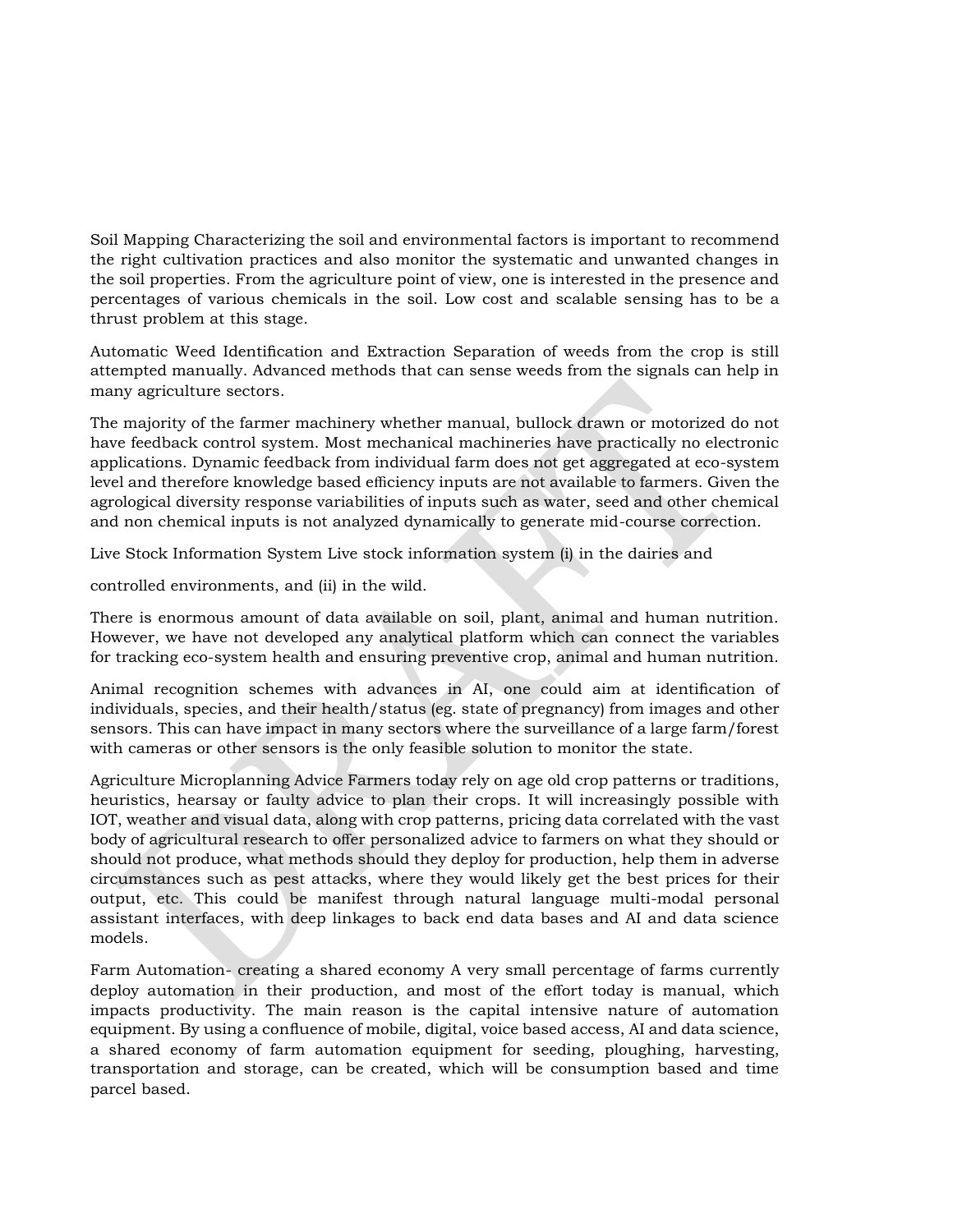This will help farmers access modern automation equipment on lower rentals, and help them increase productivity of their farms. Higher farm productivity can lead to lower cost of production and transportation, as well as help farmers access far-away higher demand markets and can help in boosting farm incomes. In addition, shared economy around farm equipment can create a whole new range of jobs, similar to employment being created by mobile based shared taxi services in urban areas, boosting the rural economy.

Optimising Pesticide Consumption: It is very difficult for farmers to identify which pests are attacking their crop, and which corresponding pesticides should they use. As a result of this, pesticide consumption has sky-rocketed, potentially poisoning soil and increasing farmer's input costs, while a huge quantum of crops still gets damaged on account of crops. AI algorithms to classify image captures of different pests and then recommending the correct pesticides, could be a solution for farmers, so that they could access all the published research on the topic with just the power of a phone image.

Farm economy modernization Farmers are not able to access formal financial institutions on account that banks, microfinance institutions just don't have the wherewithal to reach out and build successful credit models or detect fraud. The high level of manual intervention in the interactions as well lending decision making leads to faulty lending, high level of NPAs, and inadequate delivery of financial instruments to farmers. Using AI and data science, credit models could be developed that could lead to smarter lending and record ery decisions. Modernisation of the farm economy could help reduce hardships to farmers, reduce the extent of loan waivers, etc.

#### <span id="page-7-0"></span>4.2 Food

Inspection of Food Quality of food directly correlate to the health of the country. In the past, there have been dedicated labs and testing systems in place. It is now possible to develop scalable and affordable techniques, kits, solutions for variety of food items with advances in sensors, and sensor understanding. AI can contribute to the development of techniques for inspection of food and allied materials, including fruits, vegetables, grains, milk etc. Food inspection for presence of pesticides, method of ripening, residuals of chemical agents etc, can directly help in controlling the penetration of unhealthy practices in fruits and vegetables.

Minimizing Post Harvest Losses Indian agriculture reports a significant loss after harvesting. Techniques that help in minimizing post harvest losses are needed in many sectors. Advances in storage, logistics and financing infrastructure can reduce the post harvest losses. Distributed and coordinated storage, better technologies for packing and transportation, etc. could include the directions.

Sensors for baskets In a large storage center, often only one isolated pack/bag gets deteriorated in quality and there is no systematic process to keep track the health/state of the individual bags/packs. Identification of packs/baskets from a large collection with food items that have started to degrade/rot with intelligent sensing is required.

#### <span id="page-7-1"></span>4.3 Health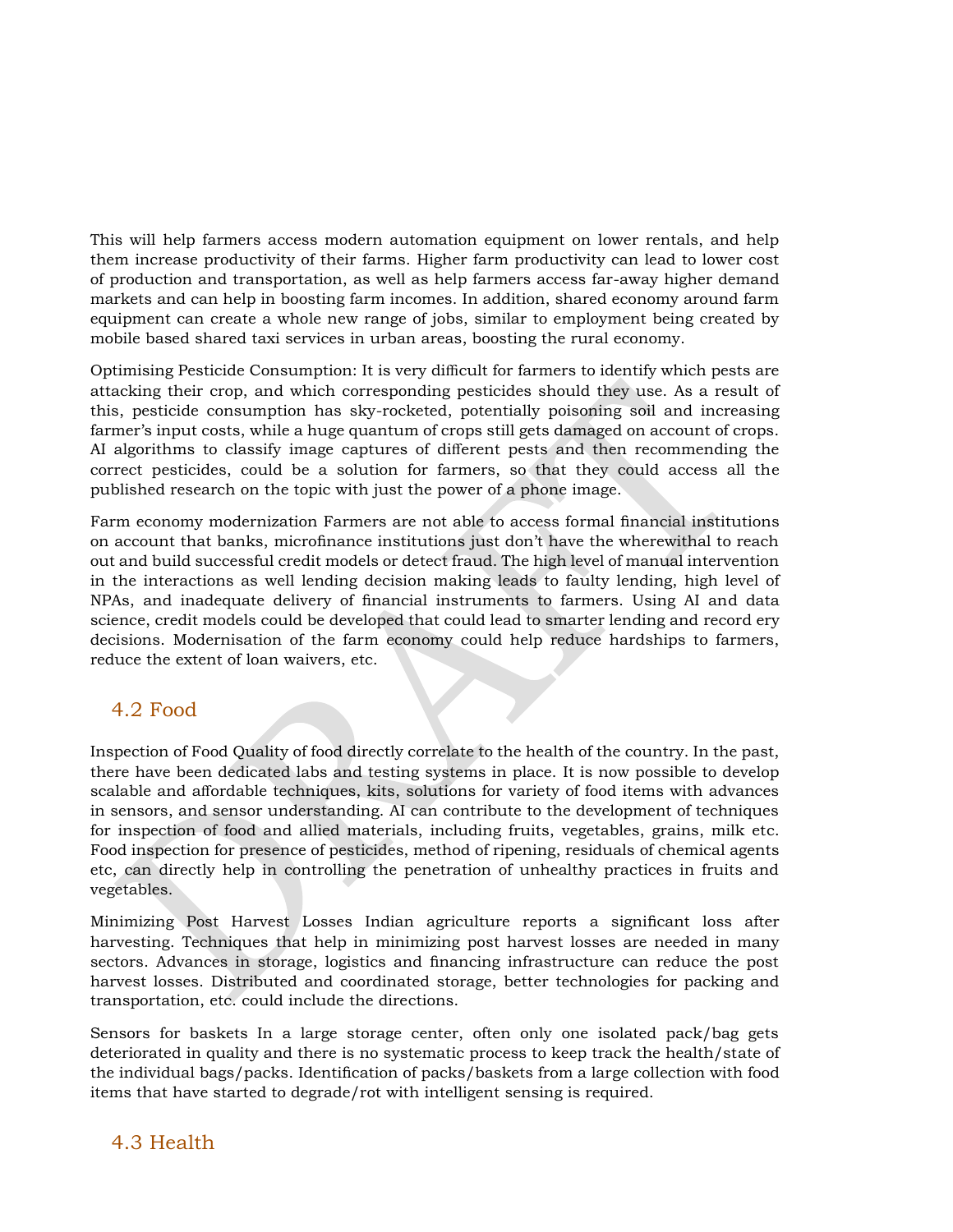Capture and Analytics of Health Data from Hospitals Leading public hospitals such as AIIMS and PGI get as many as 10,000 patients a day. A large number of patients also visit the public hospital network in the country. Intelligent tools are required to analyze the interaction between treatment, disease variability, gender, age and other variables. While intuitive understanding just grows among experts. In the absence of analytical tools, patterns cannot be identified easily.

Low cost Medical Screening Solutions In many small places, advance diagnostic facilities such as MRI and basic diagnostic tool such as X-Ray are not available. India has reported less than 10,000 radiologists. Low cost medical screening solutions are required to reach better health care to rural areas. This includes low cost imaging devices, portal powerful screening equipment's, Internet screening support with AI algorithms running in the back end etc.

Prediction of disease outbreaks : Early warning of outbreaks of vector-borne and infectious diseases like dengue, chikungunya, flu, and meningitis can help contain the scale of outbreaks, enable better preparedness by the healthcare system, and reduce case severity. Machine-learning systems on signals helpline call analysis, symptomatic case reports, weather and environmental conditions, and other correlates hold promise.

Clinical decision support systems: ML/AI-based decision support systems can aid doctors and healthcare workers in resource constrained settings, improving quality of screening, pathology, diagnosis, therapeutic pathways, prevention of drug interactions and contradictions, and triaging of referrals.

Microplanning for village healthcare workers: Healthcare workers regularly have to decide how to prioritize their time across following up on high risk households, health surveillance across regions, prevention drives like screening and vaccination, and administrative tasks like reporting, and training. Data-driven probabilistic decision systems promise improved effectiveness of their efforts.

Targeting awareness and education campaigns: Behavior-change campaigns are a significant component of public health efforts. Data-driven methods that allow targeting and sustaining campaigns based on need and effectiveness can reduce cost and improve effectiveness.

AI for supply chains: Use of tracking and prediction can reduce stock-outs in dispensaries due to seasonal and local variation of demand, wastage due to expiration and pilferage, and spoilage during supply.

#### <span id="page-8-0"></span>4.4 Water Resources

Prediction of floods Prediction of floods and water levels in river basins is an important problem for a large part of the country, specially on rivers like Ganga and Kaveri. Make accurate predictions based on:

- the remote sensing and meteorological data.
- river basin models, topology, water usage patterns etc.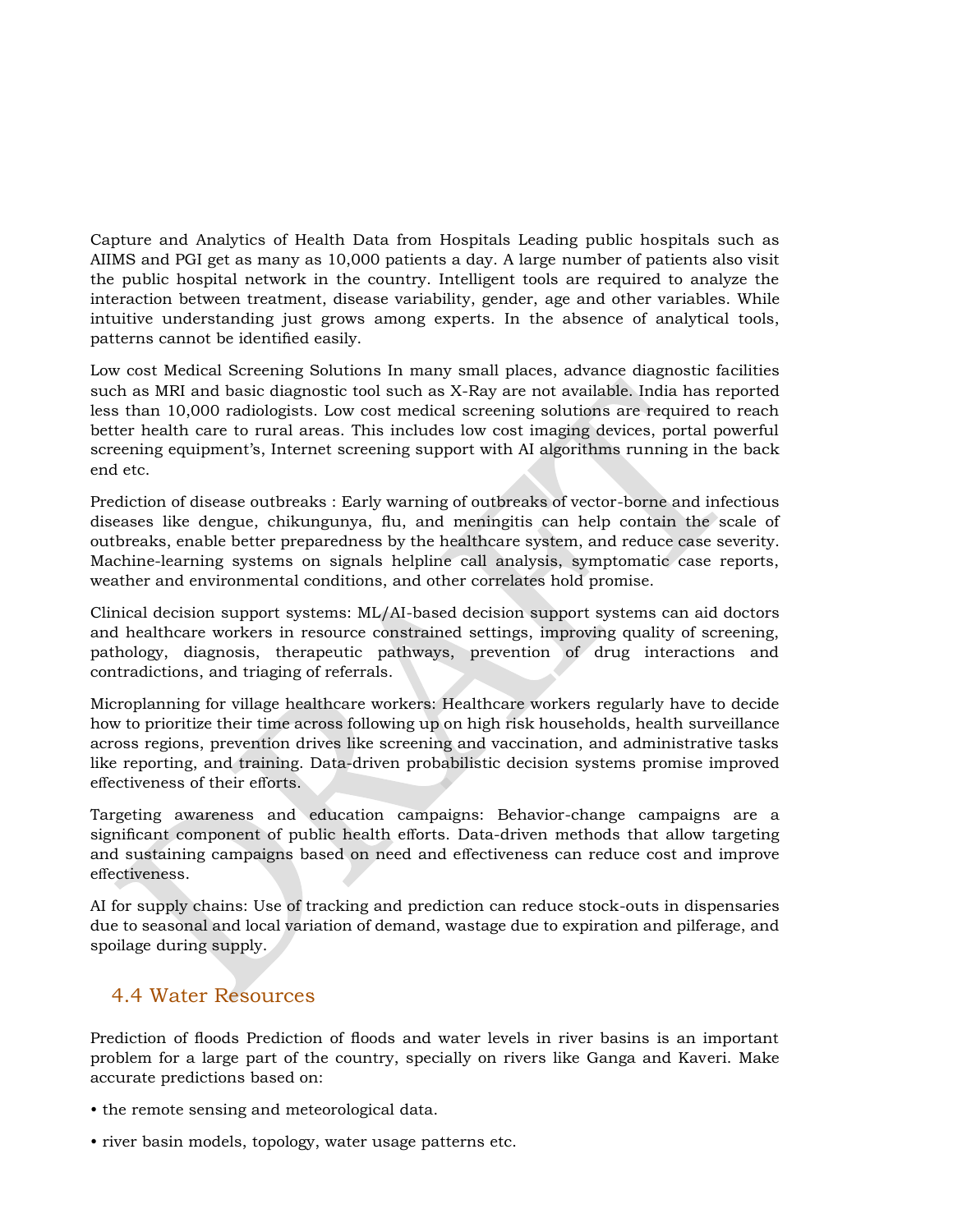Ground water aquifer monitoring Modeling and prediction of the ground water level is very important. Activities life construction, large scale use of ground water lead to unexi pected changes in the ground water levels at other parts. Modeling of this and predicting with systematically capturing the data and modeling them is important for the sustainability of the planet.

#### <span id="page-9-0"></span>4.5 Environment and Pollution

Portable Water Quality Testing Accurate and low cost water quality testing needs to be developed and distributed throughout the country. Regular monitoring of the water quality in public spaces, tanks needs to be displayed. Availability of the data over time can create alerts on sudden or systematic changes in the quality with the help of appropriate algorithms.

Air Quality Measurement Regular monitoring of air quality is becoming critically important, specially in cities. Sensors for air quality measurement deployed in various parts of the city could produce accurate data of the state of the quality of air. Logging of such data over time can also lead to understanding of trends, prediction of the air quality, warning system for citizens etc.

Forest Fire monitoring and mitigation Prediction and detection of forest fire with remote sensing, special sensors and associated technologies has become a necessity. Sensors and images could create immediate alarms in the event of forest fire. Creating warning system for forest fire with inputs from various sensors can save life and resources.

Distribution and movement of animal species Animal species, their density, movement patterns, distribution at any point needs to be monitored. Animal population dynamics using satellite telemetry may be a possible direction. This information also needs to connect

to the water and other data which is locally available. Monitoring animal/bird movements also helps in identifying the endangered species.

### <span id="page-9-1"></span>4.6 Education

Intelligent Tutoring Systems With web based technologies and MOOCs, there has been widespread use of electronic content in the higher educational space. However, there needs significant additional efforts to make them accessible and effective in Indian setting. This include ((i) Student centric personalization and pacing, and (ii) content accessible in Indian languages.

Educational Content in Indian Languages Availability of the educational content and supplementary information on Internet such as TED lectures and MOOCs has been a boon to many of the students to overcome the limited teaching resources or infrastructures that schools are able to provide. However, most of these contents are in English. This demands the development of technologies that can make the content available in Indian languages.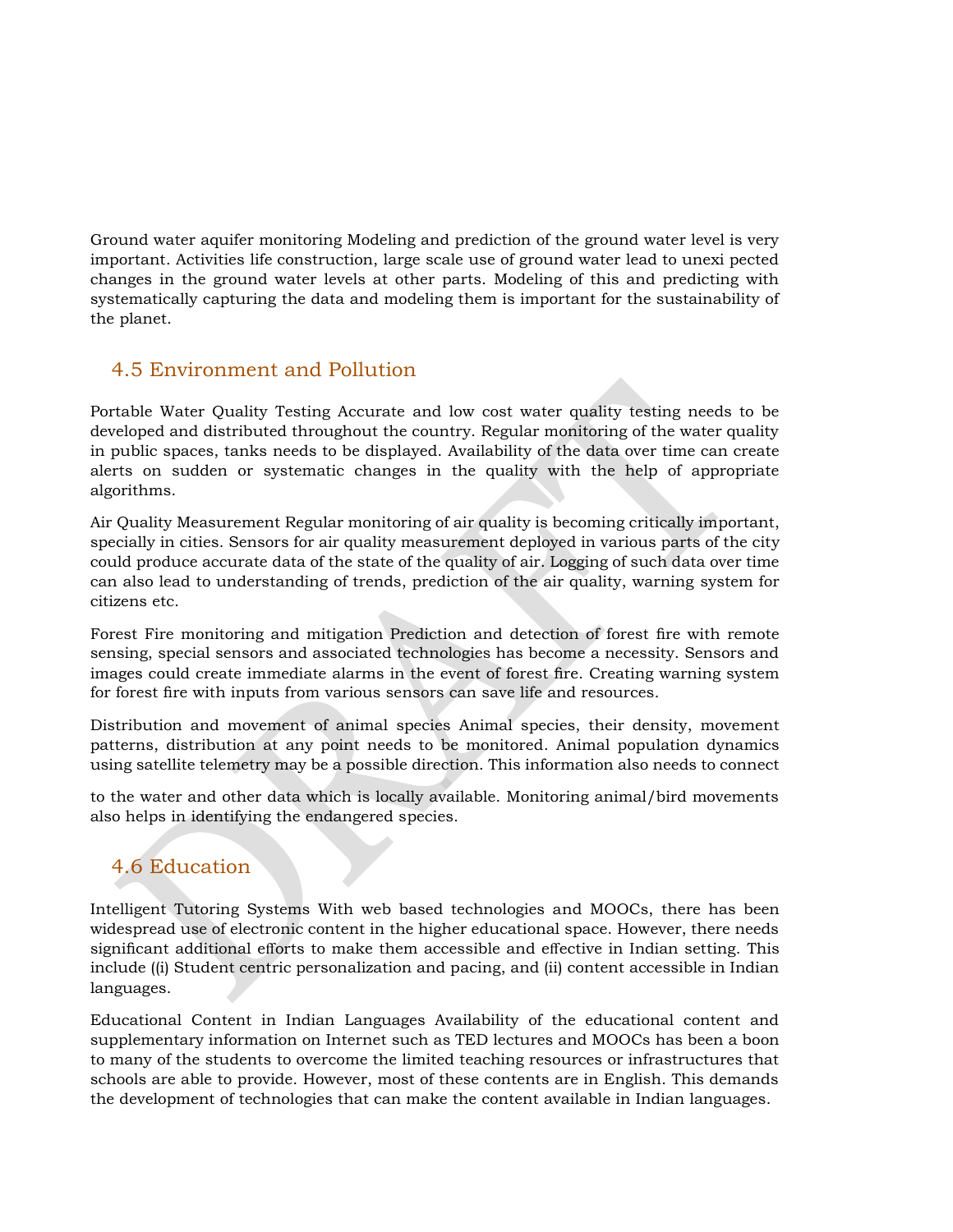Scalable and Reliable Evaluation Schemes India needs scalable, distributed and reifiable evaluation models. Distribution of the importance of single high pressure exam to multiple smaller but reliable evaluation can make big impact in the learning process. This require technologies such as (i) automatic question generation (ii) student centric evaluation schemes (iii) automatic and assistive evaluation schemes etc.

Language Learning and Using Language is fundamental to the effective communication. Students need to develop the capabilities to read, comprehend and speak Indian languages as well as English. This demands development of schemes that measures the quality (eg. reading/comprehending, speaking/pronunciation quality). AI can help in designing tools and environments that can make this happen in schools and houses.

Multilingual Learning With availability of language access tools, creative solutions are possible so that a person can read any text in any Indian language or English, in their own language. This could take us beyond the 3-language formula.

#### <span id="page-10-0"></span>4.7 Culture

Virtual and Digital History Capturing and presentation of the history and culture of the country can be enabled with a set of AI and related technologies. Richer digital displays, museums, online streaming of the content, etc. can help in accumulating and presenting the rich knowledge, culture and history.

Richer Experience to the Culture Richer experience of culture can be enabled through technologies. Experiencing dance, music, monuments etc. can be improved well beyond the existing light and sound shows, tour guides etc. Technology can also help in the training/education of classical art forms.

Archival, Restoration, Augmentation Archival of art forms ranging from manuscripts, painting to music and dance can be enabled through technology. The archived data can be restored, augmented (say with text in an alternate language) automatically to make the user experience more detailed and effective.

#### <span id="page-10-1"></span>4.8 Specially Abled

Technology for Perception and Communication India has 2.7 crores of people with some form of disability. This include people who are visually challenged, cerebral palsy, hearing impaired, Dyslexia, etc. We need to develop technology for them to see, hear, speak and communicate. AI enabled solutions could have immediate impact in their life with (i) technology support for access to information and communication (ii) technology support for mobility (iii) Intelligent interface technologies that makes the social interactions of specially abled easier and effective (iv) technology for the education and training for the specially abled. This requires various vernacular speech and language interfaces for the people. This will bring the challenged to the mainstream.

Security of the Disabled Solutions are required to improve the security of the disabled when they are alone at home, at work place and while traveling. This includes detection of potential threats (from stray dogs to humans, from electrical hazards etc.) and preventing the attack by taking helps, creating alerts etc.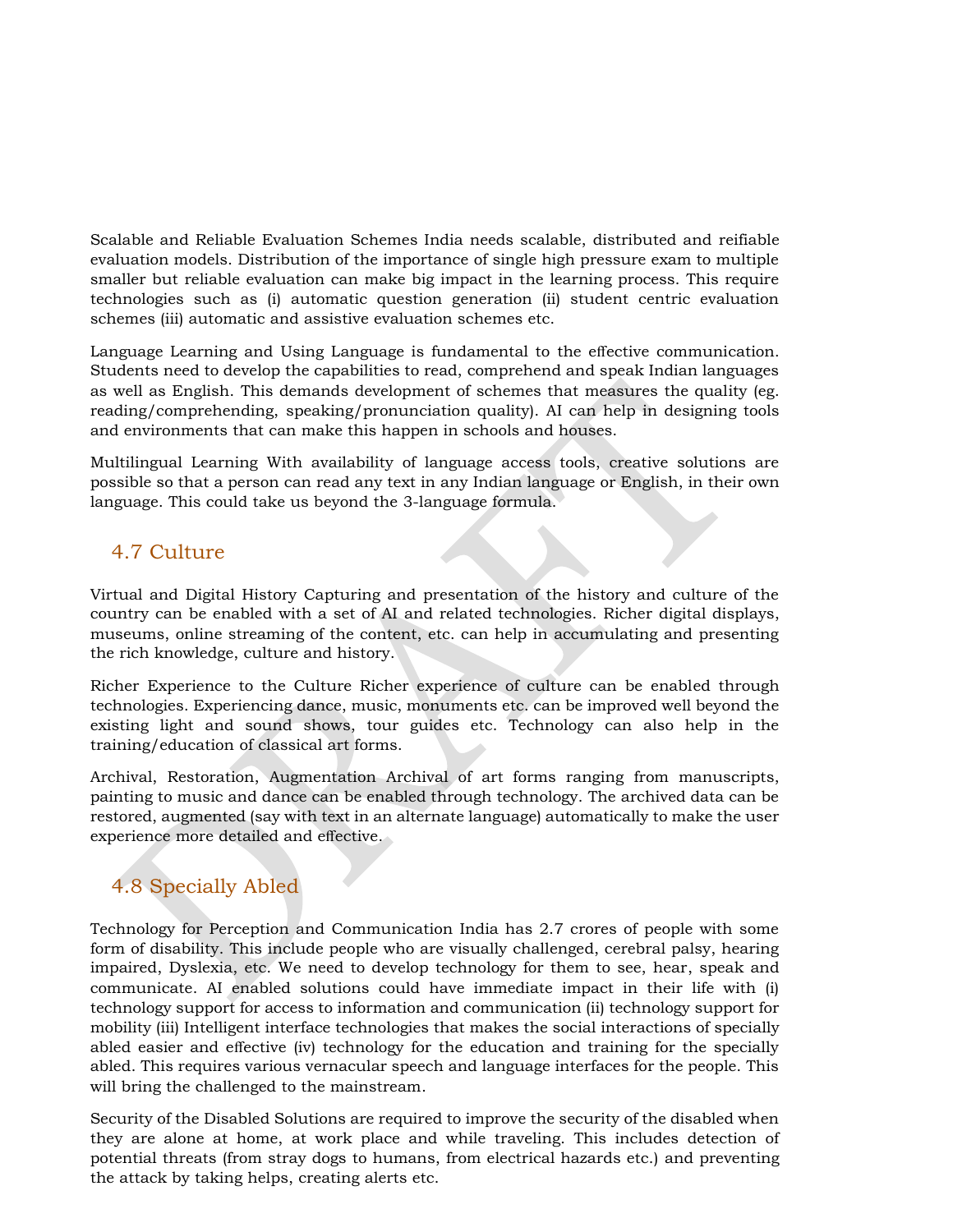#### <span id="page-11-0"></span>4.9 Transportation

Smart Public Transport Large percentage of the population depends on public transport system for day to day activities. However, their timely availability, promptness and the schedule create practical discomforts to the people. This can be addressed to a large extent with coordination, spacing and synchronization of bus, multimodal and other public transport services. This needs aggregation of data across agencies and coordination consist ing the demands, availability, density on roads. At the end-user level, this should lead to mobile applications and public displays (say at bus stops) for the information dissemination. Technologies for this are quite mature and can lead to immediate visible results.

Sensing the Traffic State of the traffic, specially on roads, change over time. The number of vehicles and pedestrians on the road may vary due to the day, time and many special events. The type and amount of traffic participants needs to be sensed on a regular basis and used for dynamically changing the solutions (eg. traffic lights, routing). Sensing the

traffic situation with a wide a set of distributed sensors is an immediate step that can enable a number of applications.

Traffic control and monitoring Understanding the traffic needs deeper intelligence. Each traffic participant may have its own behaviors and preferences. Characterizing these from the individual actions and history/prior knowledge helps in the planning. Modeling of traffic flow on the road networks and usage patterns is fundamental to scientifically model the problem and simulate the situations while planning and scheduling.

Indian Open Maps have become the basic backbone infrastructure for many digital applications in the transportation sector. India needs its own maps. A number of semantics that are used in the Indian setting for navigation, localization (addresses) and planning are missing in the existing map systems. Also this needs to be fully open and free. This demands building interactive and intelligent maps with open access. This will enable large scale applications on top of it.

Traffic Simulator with Indian Flavor A simulation system that can simulate a specific traffic situation is important. Such a simulator needs to model and use the volume and variety of traffic participants, behavioral models of the participants, resource constraints (such as road width and varying widths), and dynamically changing artifacts (such as potholes and water logs).

Minimzing Traffic Jams and Improving Road Efficiency With the limited infrasW tructure, one needs to obtain larger throughput. This is particularly for highways passing through small towns, facing jams. Planning and routing schemes that can use the dynamic traffic conditions can help in this.

Reduction in Road Fatalities Road fatalities on Indian roads are far higher compared to that in the west. A set of steps that lead to reduction in road fatalities needs to be undert taken. Technology can help in this. This include identification of accident prone zones, speed control, road user education, developing simulators etc. Simple low cost driver assistance systems are critically needed in the Indian setting. This may be dedicated hardware with minimal calibration/customization or even implemented on a mobile phone itself.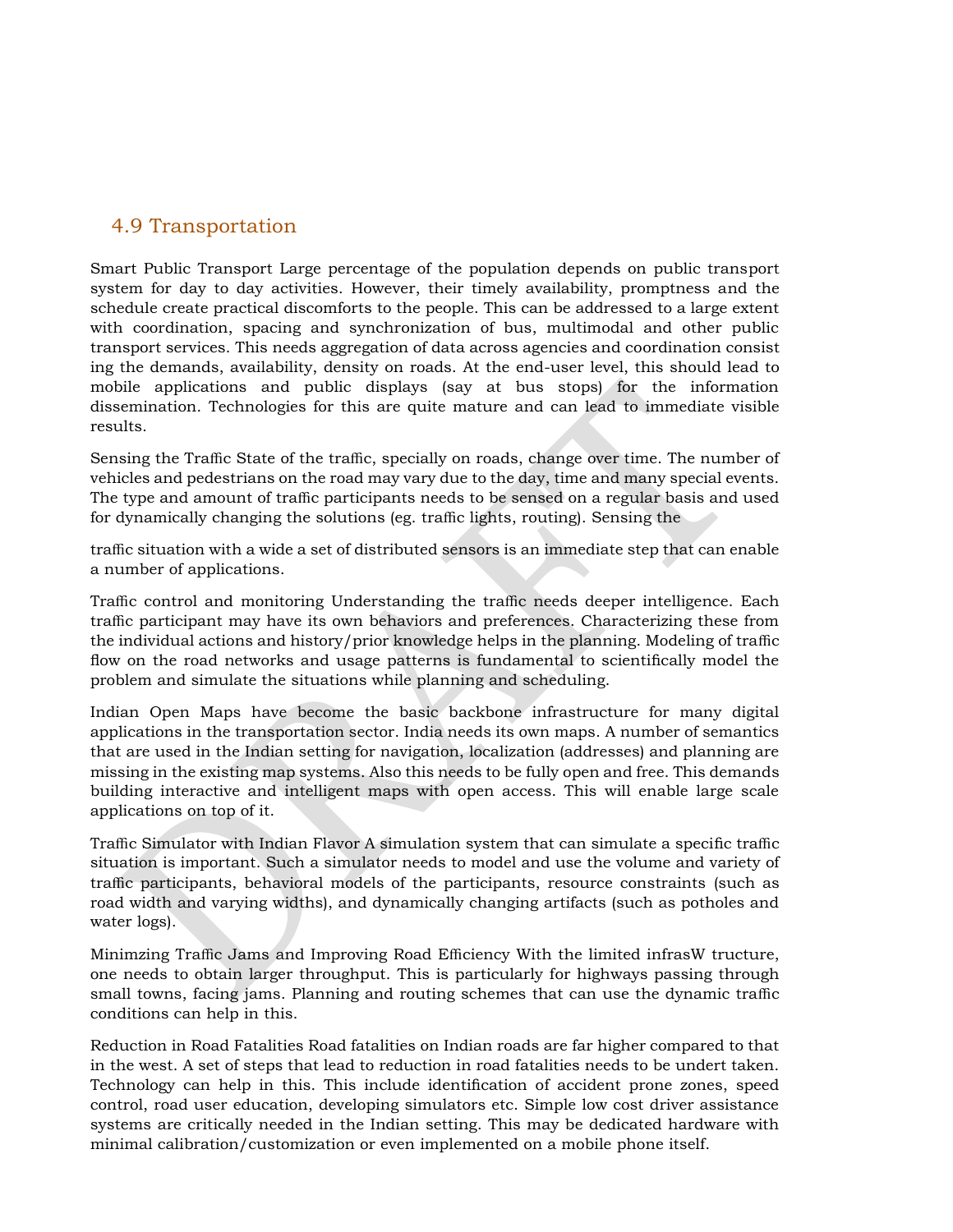#### <span id="page-12-0"></span>4.10 Highways and Waterways

Monitoring of Road and Associated Fixtures Regular monitoring of the state of the roads can help in streamlining traffic and planning the regular maintenances. An estimate of potholes, waterlogs, encroachments and other damages can be estimated with automated monitoring systems mounted on vehicles. They can also help in rapidly acting after a natural disaster. In addition to the road surface quality, one can also log the road accessories such as traffic signs, traffic lights, street lights, etc.

Construction Quality Estimation and Certification An automated scanning and quality estimation system will provide objective profiles, analyze and correlate with any potential damages in the later stage. Results and observations from the novel sensor based scanning could also correlate with the classical metrics employed in the domain.

#### <span id="page-12-1"></span>4.11 Railways

Fog Vision A number of trains get delayed in the winter due to the adversarial weather. The weather conditions may be bad in some parts, however, the effects gets percolated to other parts of the country resulting in massive disruptions in schedule. Intelligent and computational vision systems need to be developed and made available to the locomotive drivers.

Track Inspection Railway tracks get inspected by humans. This is effective in many situations but challenging in practice. A complementary direction is to do automated inspection with sensors (such as cameras) that can image tracks on a regular basis from all the moving trains. Potential faults could be tagged early and human intervention is then possible on time.

Undercarriage Monitoring Safety of the rail carriages is very important. One should regularly monitor the state of the carriages and tag the potential issues specially due to wear and tear. This may also help against the unwanted sabotage attempts. Undercarriage monitoring technologies at stations (or places where trains often slow down) can be a regular security measure in this direction.

Freight planning and wagon utilization Freight transportation is an important activity of railways. However, demands are often asymmetric and skewed. This leads to an

optimization problem with immediate applications.

#### <span id="page-12-2"></span>4.12 Energy

Sustainable Energy and Smarter Grids A significant percentage of the population still has no access to reliable energy sources. This affects the local economy, life and even agriculture. There has been initiatives in expanding the renewable energy sources. The generation of such power is uneven. This demands smarter ways to distribute and consume the energy in the society. This leads to a complex control and optimization problem with multiple constraints and behaviors. Managing incentive and pricing models can also lead to systematic changes in the usage patterns leading to better efficiency.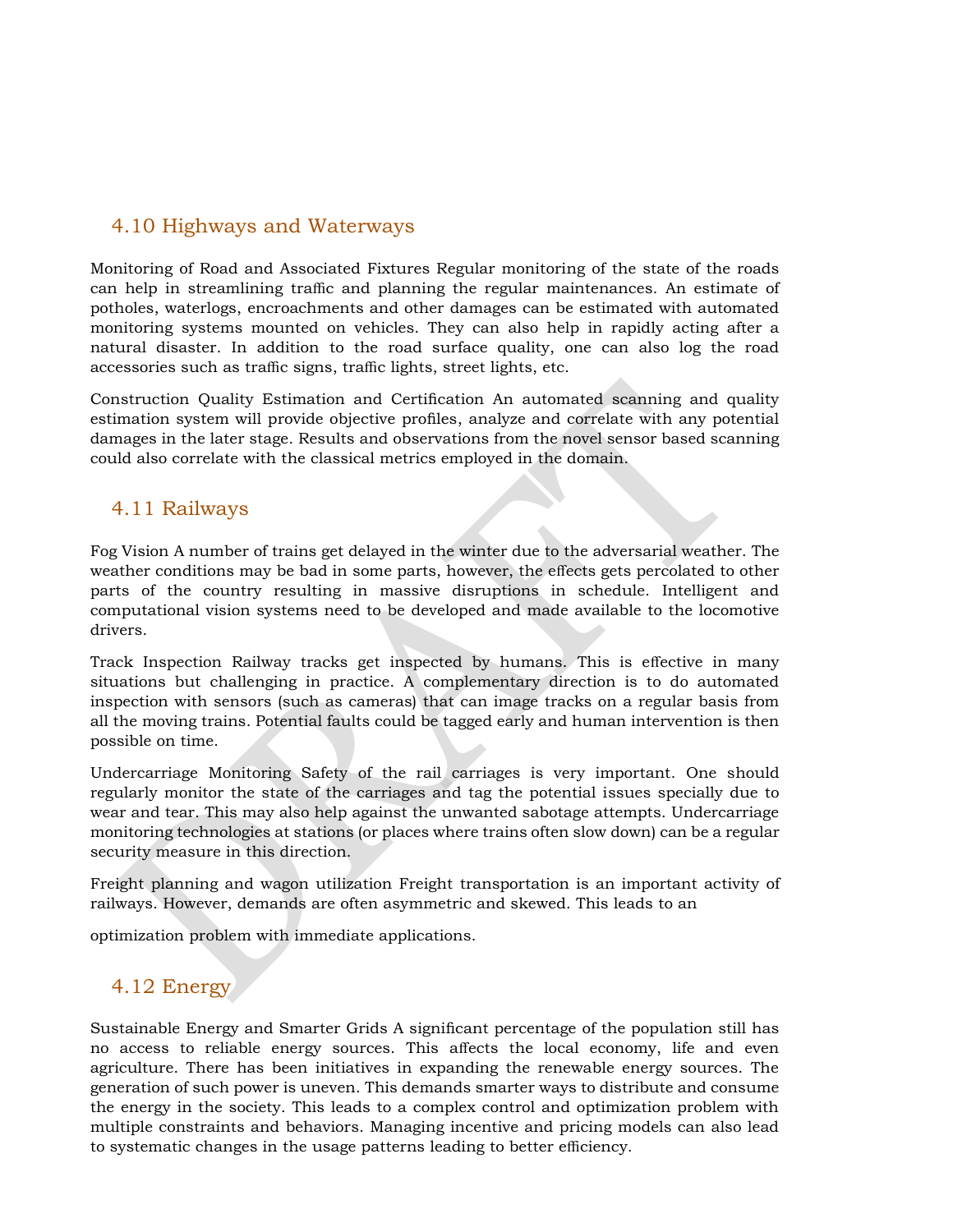#### <span id="page-13-0"></span>4.13 Habitat

Better use of Resources India is still in the infancy of construction of buildings. We expect to see lot more buildings getting constructed in the next two decades. Given that our resources are constrianed, we need these buildings to be smart. This requires the tighter integration of AI, IoT and Information technology. Develop technologies that lead to intellii gent operation of buildings by efficient and effective use of resources. Resources could include natural resources, energy etc. We need to meet the potentially contradicting demands of the users, economies and sustainability. AI can help in making the right and optimal decisions automatically and provide intelligent automation by combining signals/observations from different sources and reasoning by meeting the complex optimization requirement.

Buildings interfacing with smart grids Buildings require external inputs (such as power, water etc.) on a regular basis. They could be rare resources or could be costly. Smart grids allow the participants to contribute to the demand supply equilibrium. Each player has different objectives to optimize (eg. comfort vs cost). Buildings could be buying or selling resources to the grids, and have complex objective to optimize and the collective optimization of the performance across a set of buildings (or a city or even country) is far more involved. AI, Multi Agent Systems, Game Theory, Optimization etc. are critical technologies that will have impact in this space. Many of the decisions to be made here are dynamic and time varying. This naturally forces us to use machines and technology.

#### <span id="page-13-1"></span>4.14 Public Safety

Crowd Management during Large Gathering It is common to large festive and religious gatherings with many people located in smaller area with limited exit points. In case of any accident or even in presence of hoax, a stampede could happen. It is important to develop technologies that can be ported and deployed at short notice in different places. This could involve crowd measurement, crowd movement pattern, prediction of imminent accidents or events, prediction on unwanted incidents (warnings). Such portable and easy to deploy crowd management and monitoring system could use drones, surveillance cameras and other signals, together with AI vision systems that can count or estimate crowd in delimited areas and Coming with evacuation plans/strategies and developing technologies that can deliver the recommendations to the individual users and contribute towards avoiding dangerous high build ups of crowds.

#### <span id="page-13-2"></span>4.15 Disaster Management

Floods see under Water Resources

Forest Fires see under Environment and Pollution

Early warning Natural disasters leave strong negative effects on the society, economy and country. Advance prediction of these will have major impact on saving life and economy. Many recent advances in prediction techniques including complex modeling and sequence prediction can enhance the performance of the early warning systems.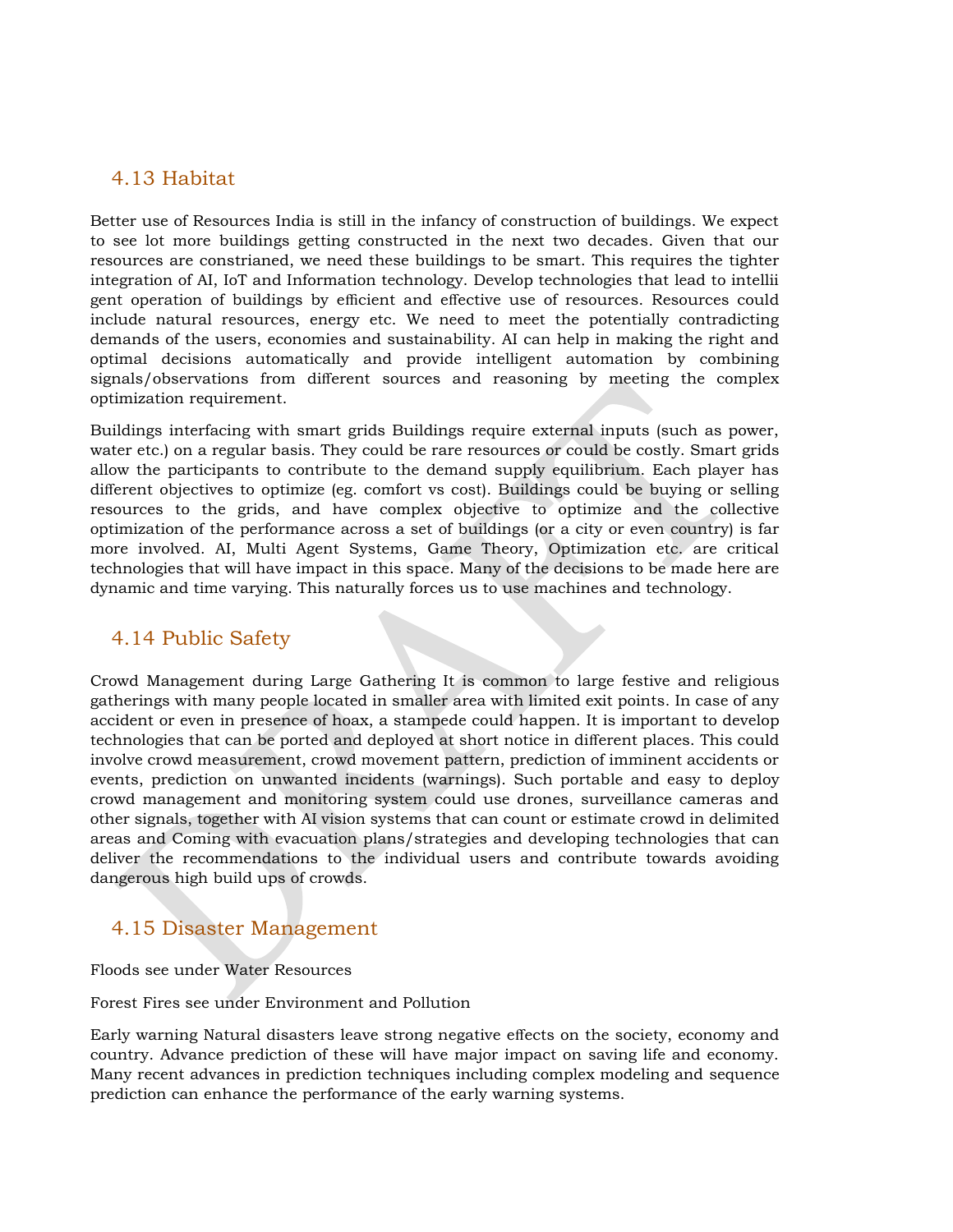Also the advances in perception and processing of different sensor outputs will have major impact. Prediction of Flood (see also under water resources), Earthquake, Typhoon, forest fire etc. will benefit by this.

Rescue, Recovery and Rehabilitation Damages like earthquake, flood leave a city or a larger area isolated from the rest of the world in communication and reachability. A set of technology including (i) sensing life, humans in the debris (ii) drones and similar technology for surveillance, estimation of the damage and providing immediate help (iii) alternate communication channels for maintaining connectivity etc. are required.

#### <span id="page-14-0"></span>4.16 Legal

Enhancing Effectiveness of the Legal System With a number of years of processing experience, Indian judicial system has accumulated a large number of records of judgments. Some of them are in English and some of them are in different Indian languages. Making them accessible across languages through various language processing related technologies (OCR, Search, Machine Translation etc.) is required.

Reducing Pendency of judicial cases There are approximately 27 million cases pending in Indian courts. Speeding up the judicial process is a critical need. Data analysis on flow of cases (with appeals) type of sections, can help in speeding up this significantly.

Search engine with information extraction Effectiveness of the information access can improve the legal process since the participants of the system at any point will have access to all the related information in a compact form. This requires domain specific information extraction and retrieval techniques.

Judicial awareness among people Increasing awareness of judiciary including the process, facts and interpretation, can help in enhancing confidence of the people in the system. Also this can lead to reducing the number of potential disputes that could emerge due to the lack of awareness. AI and information technology can help in scaling such an effective awareness program to the wide spectrum of the public.

#### <span id="page-14-1"></span>4.17 Finance

Detection of Financial Frauds Financial frauds are increasing. This is primarily due to the fact that new digital channels, payment devices etc. leave a lot of loopholes to be exploited by fraudsters. Consequently, cyber security incidents in India have grown significantly very often resulting in huge financial loss. While there are some commercial tools available in the market, there is an urgent need to develop more sophisticated tools incorporating cutting-edge algorithms that can perform incremental learning, which is required for nearreal time predictions.

Prediction of bad loans/non-performing assets Prediction of potential bad loans ahead of time can lead to early actions in a Banking system. This requires AI algorithms and predictive analytics.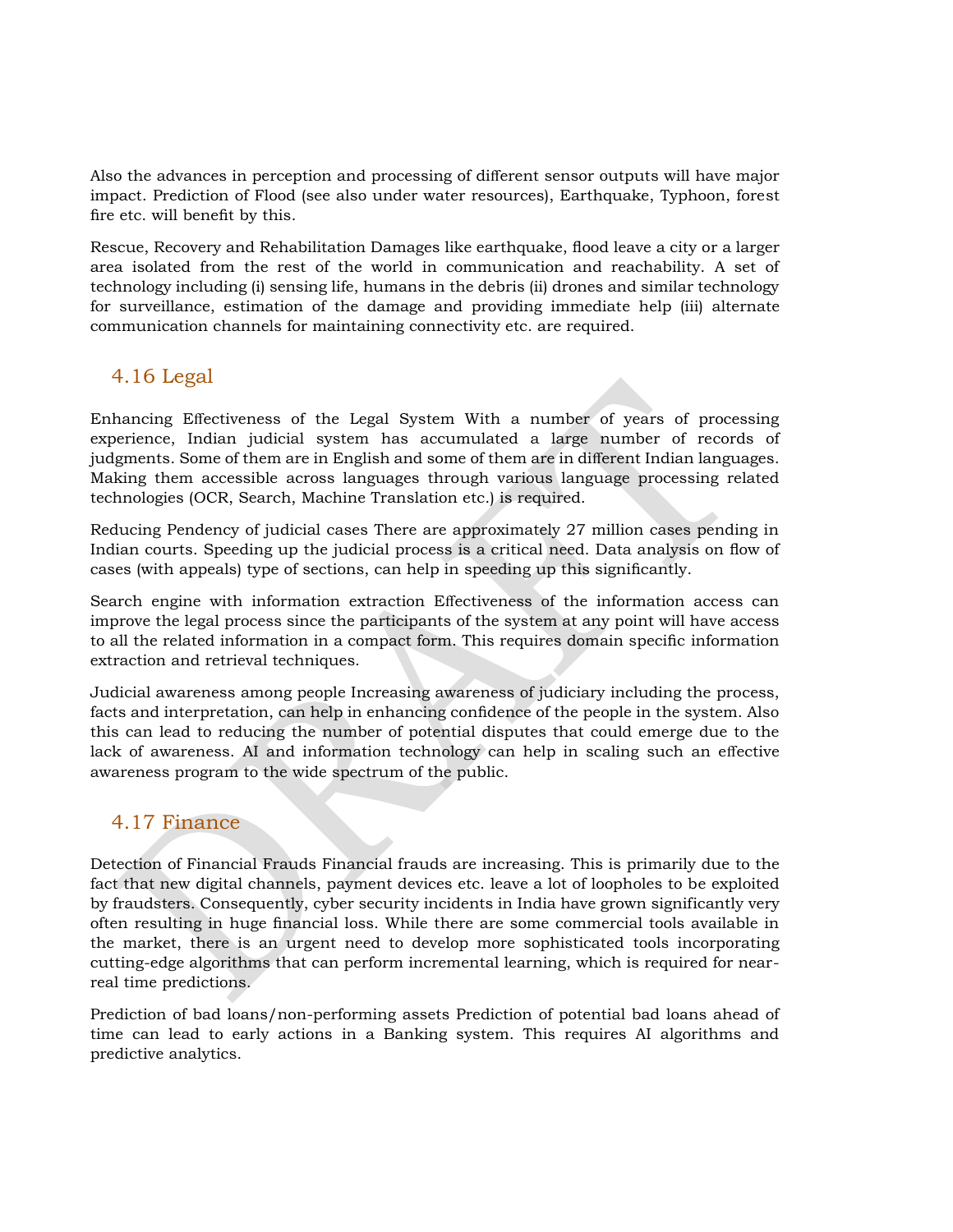# <span id="page-15-0"></span>5. Grand Challenges

Health To have an AI primary-healthcare center, with healthcare workers providing patient interfacing, AI support for screening, pathology, diagnosis, therapeutic recommendations, and referral triaging, with doctors handling invasive interventions like childbirth, surgery, etc. with machine learning.

Flood Prediction To predict floods and water levels in river basins, specially Ganga and Kaveri, based on remote sensing and meteorological data using models for river basin topology, water flow and aquifer exchange.

Forest Fire Mitigation To map forest fires, predict their spread based on remote sensing, meteorological data, special sensors (drones), forest models, and suggest strategies for their mitigation.

Universal Language Access To translate spoken lectures into all Indian languages automatically and instantly, thus opening up access to knowledge for all.

Culture and History To create virtual tours around monuments recreating the bygone era including music and dance.

Transportation To reduce road fatalities by identification of accident prone zones, speed controls and enforcement (using road signs, speed breakers, driver education, monitoring through AI patrols), and fast response in case of accidents.

Fog Vision for Railways To provide visibility to loco drivers during fog etc using multimodal cameras and other sensors on locomotives, vision on bends in track, etc.

Public Safety To monitor and manage crowds during large gatherings in small delimited areas using cameras on drones. Dissemination of information to general public as well as safety services and police.

Legal To develop search engine and information extraction for legal domain to assist courts, lawyers, police, and general public.

<span id="page-15-1"></span>Finance To detect fraud in banking transactions.

# 6. Discussions

Section 5 lists problems in each sector. We have selected those problems whose solution is important for the sector, as well as which are more amenable to AI.

<span id="page-15-2"></span>On the other hand, the problem areas are large and the research and development manO power in India is limited. Our education lacks problem solving approach and is rote learning oriented. It has much less project orientation. There are also international studies that indicate that Indian students are much poorer in their comprehension of subject compared to Russian or Chinese students. Indian society on the other hand is highly creative (jugaad), except that the creativity seldom finds organized expression.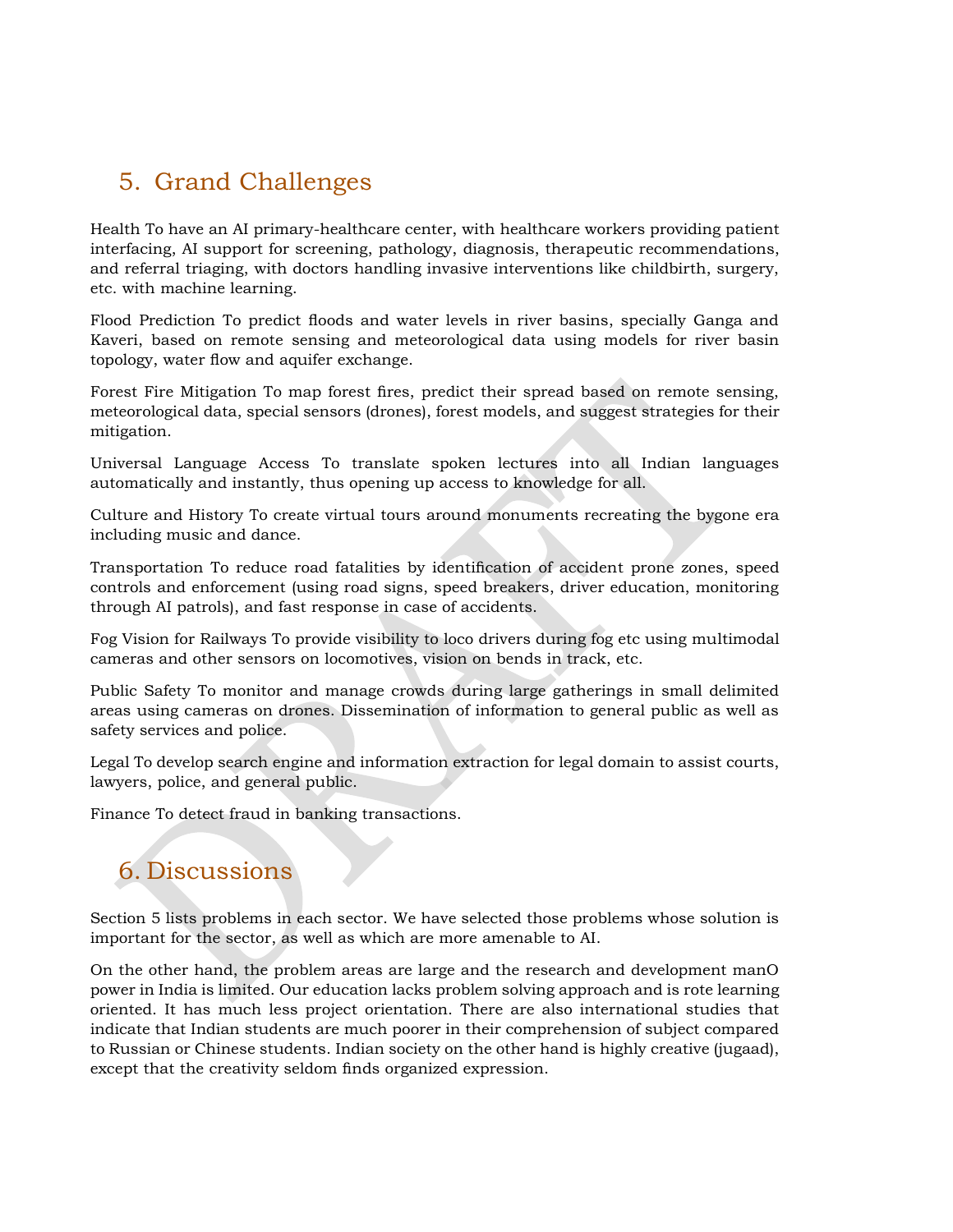#### 6.1 Methodology of Development of Solutions

Development of solutions to problems requires the work by knowledgeable, creative and motivated people. Standard methods of first identifying research areas, then asking researchers to submit proposals (Request for Proposals or RPFs), their evaluation and award of projects can be used. Major changes are needed, however, Instead of granting projects to individual researchers in academic & research institutions, it should become more team oriented and goal directed approach. In addition, we propose a different method as well.

Main idea is to inspire a large number of students in engineering colleges to work on technical problems in AI that are strongly related to national missions. This can be done by organizing national contests { say, a contest or two in each sector. Teams of students would be invited to work on the contest problems. The total duration of the contest would be 6 to 9 months, with pre-announced dates and timelines.

Each contest itself would have a well defined deep technical task, relevant training data, together with some test data, all released at the same time. The enrolled student teams would have 3 to 4 months to develop their algorithms to carry out the tasks. The first round of the contest could be carried out at the end of the 3 to 4 months period on unknown data at their own college. The teams would have to run their solution on the unknown data set and upload the result. Evaluation would be done by automatic evaluation instantly. Based on the evaluation scores, 20 to 25 winning teams would be shortlisted for the 2nd round of the contest. The 2nd round would take place at a selected centre to which the shortlisted teams would travel to. In the 2nd round, besides running their solution on the new unknown data, each team would also present their approach in front of all the other teams (through a research and innovation presentation). The winners would be decided based on the performance of the algorithm as well as innovativeness of the approach.

<span id="page-16-0"></span>The presentation serves to reveal the different approaches to everyone which lead to much better performance in the next year's contest. Within a couple of years, strong approaches and teams emerge. The solutions would far surpass any known algorithm for the task. This has been the experience wherever such contests have been organized. They are a fast means to move the research frontier. This methodology has the potential to arouse the imagination of tens of thousands of students in the country. If this is done over 10-15 sectors in each of which some 250 teams participate, consisting of, say, four students each, it would directly engage 10,000 to 15,000 students. They would be motivated to learn on their own, wherever required. For the first time, perhaps, Indian students would be inspired to work on Indian problems . For the above to work, it requires careful selection of the technical task for the contest. For example, under public safety mission, images of crowds from drones could be used to estimate crowd density in an identified geographical area. A technical AI task for this mission would be to count people (or their heads) from the aerial images. As the accuracy improves for the technical tasks, the AI application for public safety would be able to perform better. The selection of the technical task should be done by the experts in AI as well as experts in domain areas. For example, to predict flooding in river basins, it would require an expert team consisting of AI experts dealing with image processing, remote sensing experts and river modeling experts. The technical tasks could be river flow estimation for a given segment of the river using recent rainfall data and river models.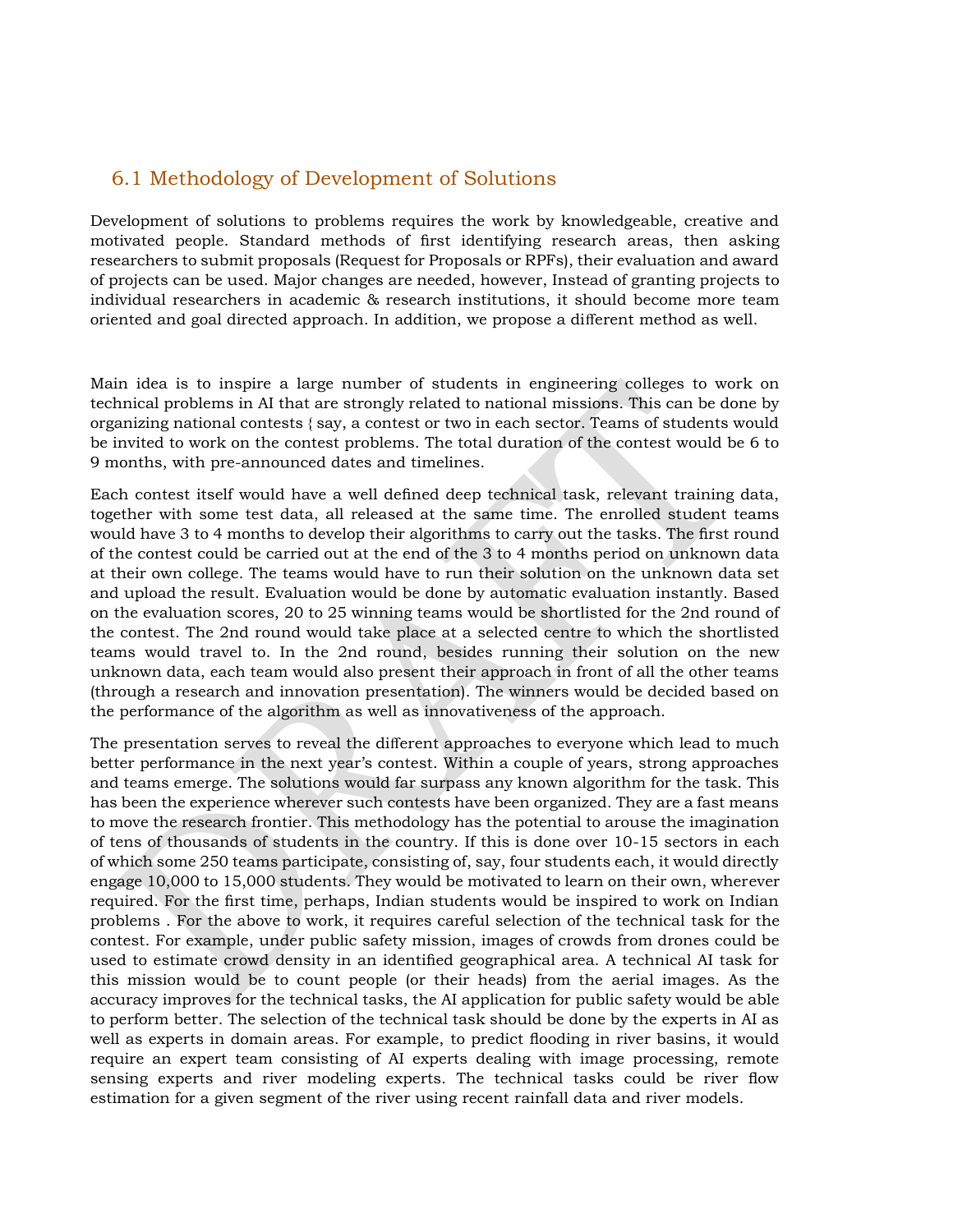#### 6.2 Methodology of Delivery of Solutions

For sectors and missions where sufficient advances have been made in AI algorithms (for major tasks), one should promote development and delivery of solutions to end users. The end users might be common people or service delivery organizations. Several methods are available to deliver solutions:

#### 1. Incubating companies

- 2. Technology transfer to established companies,
- 3. Public organizations with open software models

A proper combination is needed of all the three models in the sectors. The first one is most agile, the second one is less agile but has a larger reach, and the third one works better in those areas where direct revenue generation and market development is some distance away.

With a large number of students inspired to work on national problems and develop solution for related technical tasks, it is hoped that some of them would become entrepreneurs. As mentioned, if a few hundred teams work in each sector, some 10 of them might get inspired to also incubate companies in each sector

#### <span id="page-17-0"></span>6.3 Availability of Data

AI and Machine learning applications thrive on data. If data is not available to researchers and later for deploying the developed solutions, we would have largely missed the AI revolution. The applications would not get developed in the first place, and even if they are developed, they would languish without getting deployed.

A large amount of data exists today in a plethora of sectors. However, it mostly resides in stand alone mode without it being used effectively. Even when it is used, it gets used only in silos. Many times, data integration across sectors produces spectacular benefits, which are missed.

For these benefits to be realized fully, data should be hosted on cloud platforms in well defined data formats. Much of the data can be made open, taking care of the privacy and security concerns. In any case, the data must be opened up to researchers and then later for deployed solutions.

Special effort with support of the highest level is needed to put the data on cloud platforms in well defined formats. Ministries have to come forward and take a lead in this direction.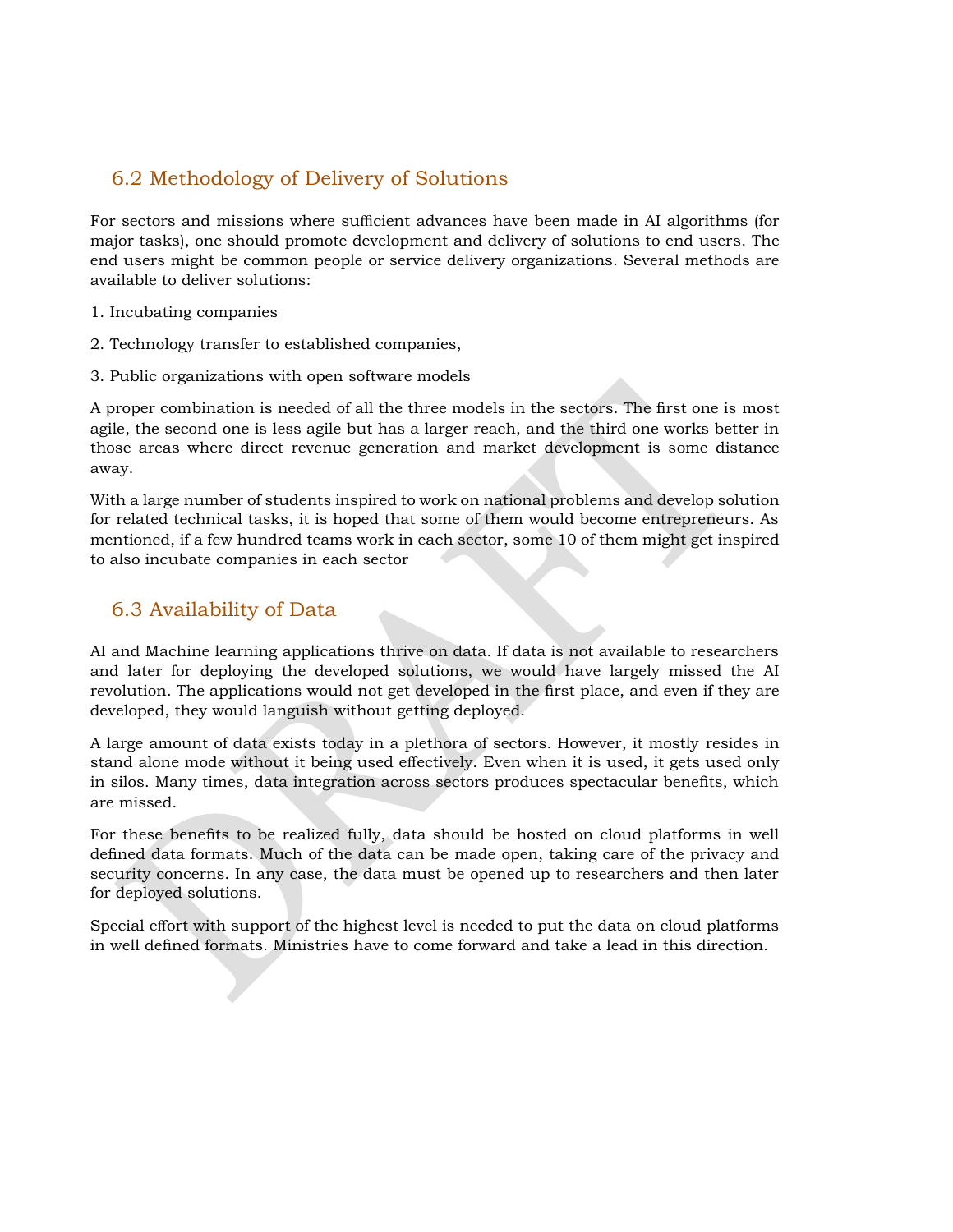# <span id="page-18-0"></span>7. Conclusions

AI as a technology holds a lot of promise. It uses data platforms, AI algorithms and AI applications. It can be applied in many sectors, particularly where a large amount of data is available or likely to be available. About 20 sectors are identified and national missions are worked out in each sectors vary from agriculture and food to water resources, environment, education, transportation, legal, finance, governance etc. Finally, a set of grand challenges are proposed. Grand challenges have the power to catch the imagination of the young. A major new method proposed to involve tens of thousands of students is to hold national contests in each sector. The students will get inspired to work on problems of the country. Out of these contests will emerge technical advances which can then be put to use in service of society through incubated companies or tech transfers to existing companies or open source models. For all this to work there are three important tasks:

1. National missions be selected in each sector. (This report lists several missions in each sectors.) Road map be drawn.

2. For each mission, important technical tasks be identified for contests. (This requires thoughtful work and preparing the training and testing data.) The contests would have to be announced by August 2018 for them to reach fruition by February 2019.

3. Data available with ministries and departments be brought onto common platforms in well defined formats.

Finally, the AI grand challenges be posed as a challenge to catch the imagination of the nation. Road map be prepared for each grand challenge.

## <span id="page-18-1"></span>8. References

1. Technology Vision 2035, Technology Information, Forecasting and Assessment Council,

2. UN Sustainable Development Programme

3. A National Machine Intelligence Strategy for the United States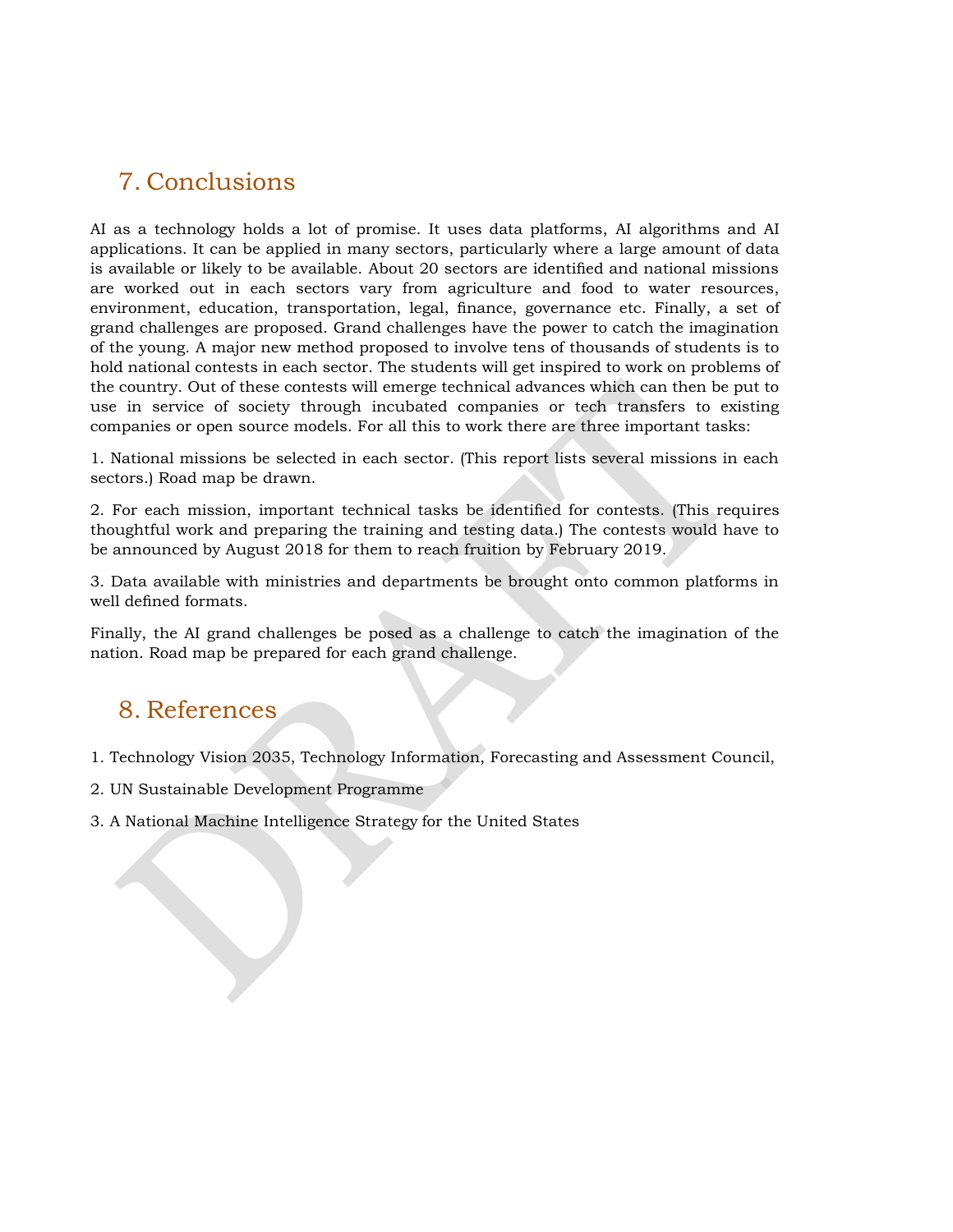# Sectors and Line Ministries A List of Domain Areas vs Line Ministry

| Domain Area                                    | <b>Line Ministry</b>                                      |
|------------------------------------------------|-----------------------------------------------------------|
| Medical Science & HealthM                      | Ministry of Health and Family Welfare                     |
| care                                           |                                                           |
| Energy                                         | Ministry of Power • Ministry of Non { ConvenM             |
|                                                | tional Energy•Ministry of Petroleum and Natural<br>Gas    |
| <b>Water Resources</b>                         | Ministry of water Resources, River Development            |
| Environment                                    | Ministry of Environment and forests                       |
| Food                                           | Ministry of Food Processing Industries                    |
| Agriculture                                    | Ministry of Agriculture & Farmer Welfare                  |
| Highways & Waterways                           | Ministry of Road Transport and Highways                   |
| Habitat                                        | Ministry of Housing and Urban Affairs                     |
| Education                                      | Ministry of HRD                                           |
| Culture                                        | Ministry of Culture                                       |
| Transportation<br>(Vehicles                    | Ministry of Road Transport and Highways                   |
| $etc.$ )                                       |                                                           |
| Information & Communical                       | Ministry of Electronics Information Technology            |
| tion                                           | Technology                                                |
| Railways                                       | Ministry of Railways                                      |
| Manufacturing<br>(AutomoM                      | Ministry of Heavy Industries & Public Enterprises         |
| bile, Department of Heavy                      |                                                           |
| Industry Machinery etc.)                       |                                                           |
| Metals & Mines                                 | Ministry of Mines                                         |
| Finance                                        | Ministry of Finance                                       |
| Legal                                          | Ministry of Law and Justice                               |
| <b>Public Safety</b>                           | Ministry of Home Affairs                                  |
| Governance                                     | $\mathsf{R}$                                              |
| Management<br><b>Disaster</b><br>(Preservation | Ministry of Disaster Management Warning, mitiM<br>gation) |
| <b>Specially Abled</b>                         | Ministry of Social Justice and Empowerment.               |